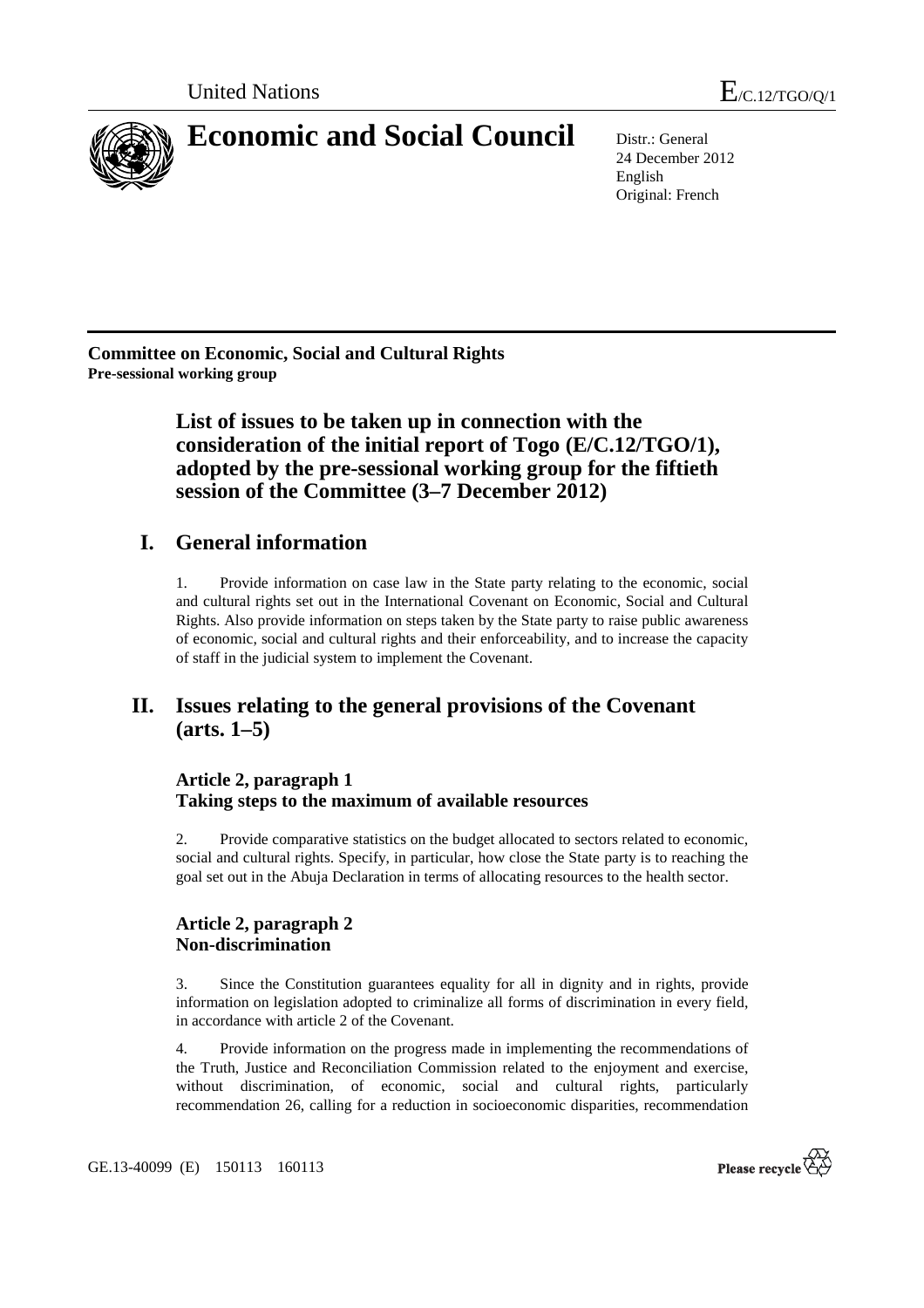38 committing the State party to taking steps to resolve land issues and recommendation 32 calling for the effective application, without discrimination, of instruments related to misappropriation of State property and corruption. Describe the measures taken by the State party to ensure equal access to justice, particularly for women and the most disadvantaged and marginalized groups.

5. Describe the measures taken by the State party to promote the economic, social and cultural rights of persons with disabilities, including in the social, employment and education sectors.

### **Article 3 Equal rights of men and women**

6. Given that the situation of de facto discrimination disadvantages women in the field of employment, where they are underrepresented in several areas, indicate whether the State party's legislation provides for the implementation of temporary special measures, and, if it does, provide information on their implementation in practice.

7. Explain the problems encountered by the State party in its efforts to gradually change customs or traditional practices that discriminate against women, such as those described in paragraph 317 of the State party's report, particularly early marriage, forced marriage, female genital mutilation, the fact that women do not participate in decisionmaking, women's lack of access to credit and land, rites of mourning for widows, violence against women and trafficking in girls and women.

# **III. Issues relating to the specific provisions of the Covenant (arts. 6–15)**

### **Article 6 Right to work**

8. Provide information on the services offered by the National Employment Agency to the unemployed. Also provide information and statistical data on unemployment. Furthermore, provide information on the impact on employment and the unemployed of the legislative and institutional measures and programmes mentioned in paragraphs 331–338 of the State party's report.

9. Indicate whether the measures taken by the State party have led to a better match between vocational training courses and labour market needs and lowered the youth unemployment rate.

# **Article 7 Right to just and favourable conditions of work**

10. Provide information, including statistics, on the mechanisms, such as inspections, for checking that labour standards are met; on the complaints lodged with the labour inspectorate; and on the follow-up to these complaints. Also provide statistics on complaints lodged with the labour court. Specify whether the State party has labour courts in all regions of the country and explain how disputes related to the right to work are dealt with in those regions that do not have a labour court.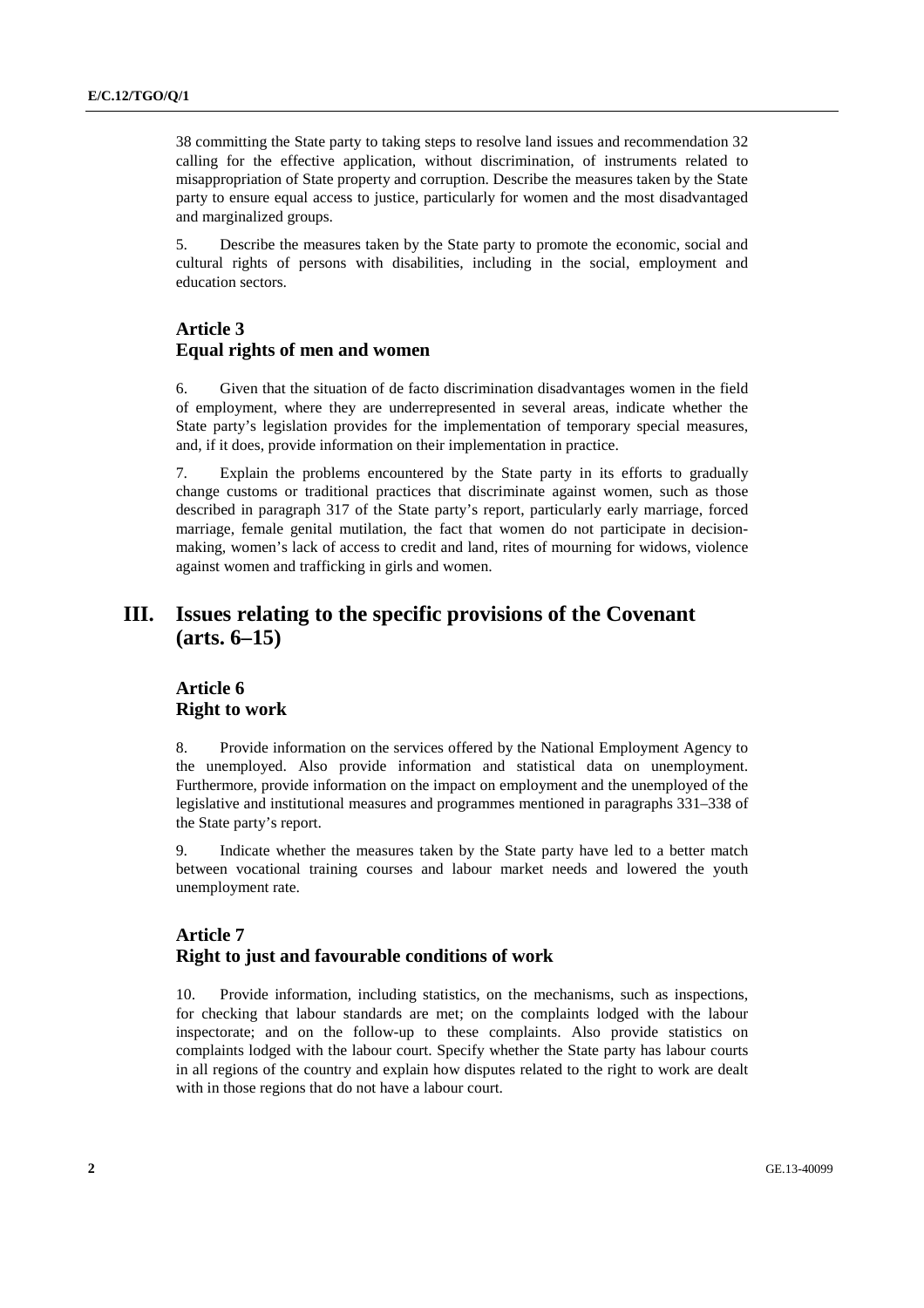11. Give the current cost of the "shopping basket" and specify if the minimum wage and salary scale in the public sector are, as they ought to be, based on this cost and allow workers and their families to enjoy a decent standard of living, taking account of the inflation rate in the State party.

12. Describe briefly the action taken by the State party to improve activities in the informal sector, as mentioned in paragraph 357 of the report, and any results achieved.

13. Describe how the economic and social rights of workers are respected in companies operating in the Free Trade Zone. Specify in particular to what extent petitioning the Company for the Administration of the Free Trade Zone is effective in allowing employees whose rights have been abused at work to obtain compensation and redress and in protecting them from reprisals.

#### **Article 8 Trade union rights**

14. Specify whether there are any restrictions on the right of civil servants to strike and whether the relevant legislation is exhaustive. Give information on the right to form and join a trade union, and explain how it is applied in practice, including in the Free Trade Zone. On that issue, provide information on strikes held over the past five years and the reasons for them.

### **Article 9 Right to social security**

15. Provide information on the progress made in implementing the priority measures to reform social security, as described in paragraph 400 of the State party's report, particularly in respect of the benefits provided. Furthermore, specify the extent to which those benefits ensure a decent standard of living.

### **Article 10 Protection of the family, mothers and children**

16. Inform the Committee about measures taken by the State party to eliminate the practice of voodoo and the sexual exploitation of girls who are placed in ritual bondage in fetishist convents. Also specify how these practices are punished by law.

17. Provide information on any progress made in implementing the measures set out in paragraph 509 of the State party's report to improve the situation of elderly people, including those living alone or in retirement homes. Is the retirement pension sufficient to ensure a decent life for the retiree and their family? Describe the financial and other assistance provided by the State to elderly people, including those who have no pension.

18. Given the worrying scale of trafficking in women and children in the State party, indicate: (a) whether there is legislation in the State party that specifically criminalizes trafficking in persons and the mechanisms in place to monitor its strict enforcement. Also indicate the number of reported trafficking cases from, to and through the State party, as well as the sentences imposed on perpetrators; (b) whether there is a national plan of action to combat trafficking and the measures taken to support victims, including medical, social and legal assistance.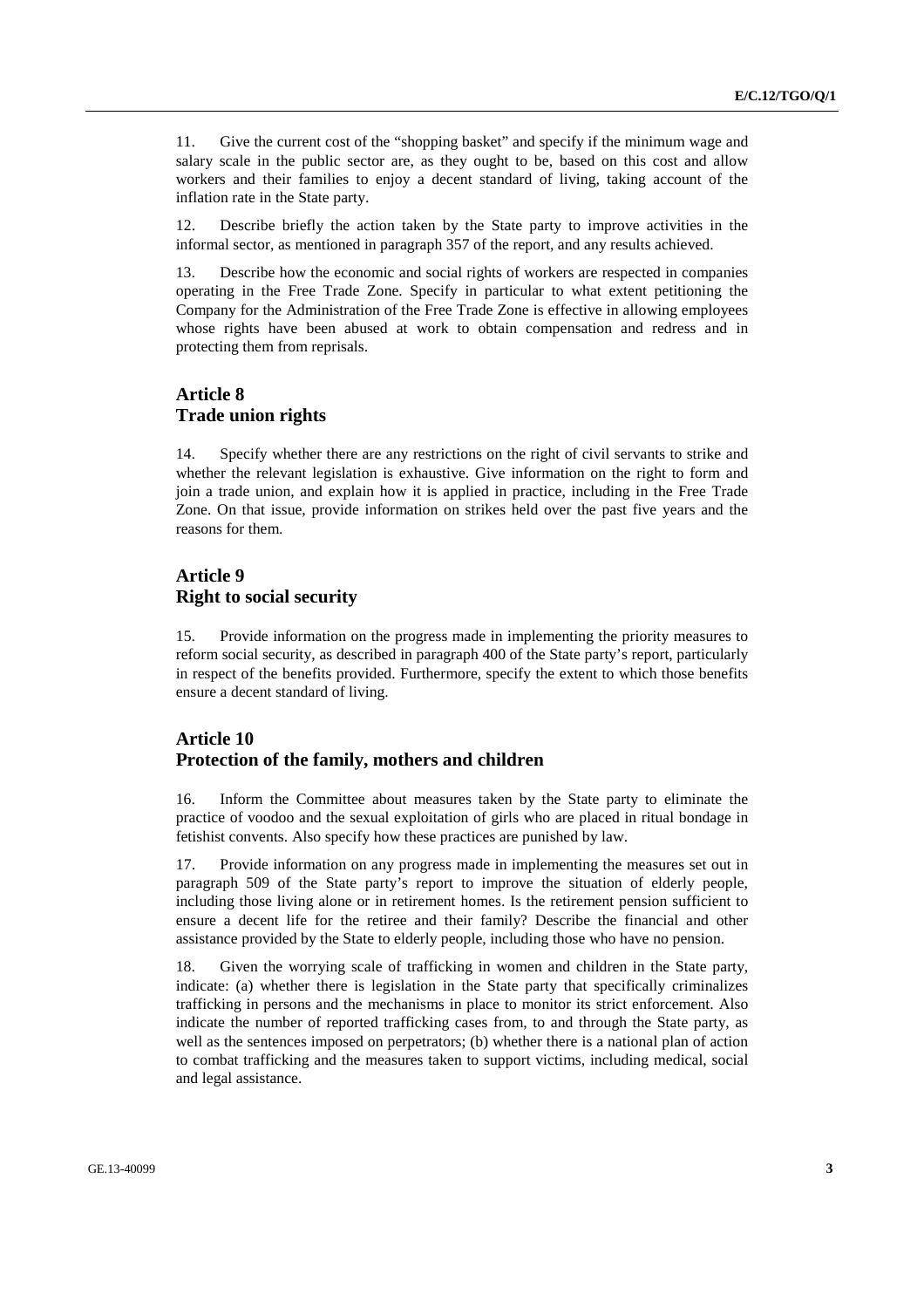19. Indicate: (a) whether there is legislation in the State party that specifically criminalizes acts of domestic violence, in particular violence against women and children including marital rape and sexual abuse of women and children and the number of registered cases, as well as the sanctions imposed on perpetrators; (b) whether there is a national action plan to combat domestic violence, and the measures in place to support and rehabilitate victims; (c) public awareness-raising measures and training for law enforcement officials and other involved professionals on the criminal nature of acts of domestic violence.

# **Article 11 Right to an adequate standard of living**

20. Indicate to what extent the National Food Security Programme adopted in 2007 has improved the availability of affordable food in a quantity and quality sufficient to satisfy the dietary needs of every person.

21. Specify to what extent the national housing programme mentioned in paragraph 535 of the State party's report makes it possible to meet the population's housing needs. Also provide information on the number of homeless people in the State party.

22. Provide information on the legal provisions defining the circumstances in which evictions may take place and the rights of tenants to security of tenure and protection from eviction, particularly the compensation scheme applied to owners whose property has been expropriated in mining areas. In addition, indicate how many forced evictions have been carried out in the State party in the past five years.

# **Article 12 Right to physical and mental health**

23. Provide information on the measures taken by the State party to ensure that healthcare services are affordable for all, including socially disadvantaged groups.

24. Provide information on the specific measures taken by the State party in response to the proliferation of unauthorized private medical services in the informal sector and the black market in pharmaceuticals.

25. Provide information on the regulations governing psychiatric institutions and on the judicial control of confinement. Also provide information on measures taken to ensure that patients suffering from mental disorders receive appropriate care and treatment.

26. Clarify the measures adopted to promote the right to water and sanitation, and whether the State party's policies and resources enable it to meet needs in this respect.

# **Articles 13 and 14 Right to education**

27. Provide information on schools set up by local people, particularly on the rules applicable to them, the number of such schools, and the percentage of pupils enrolled in them.

28. Provide information on measures taken to improve access to, and the quality of, secondary, technical and higher education.